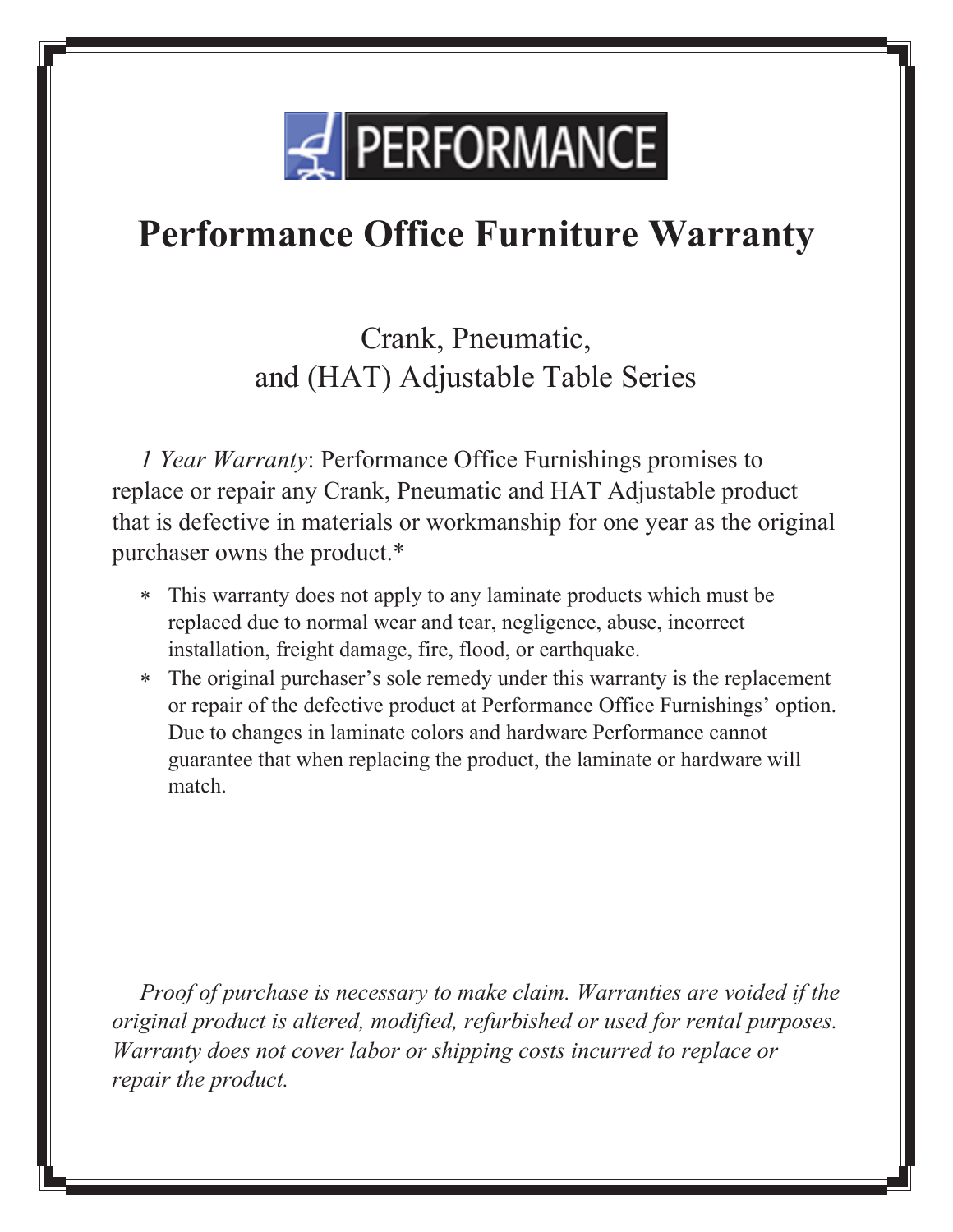

#### Plastic and Metal Folding Chair

*5 Year Limited Warranty*: Performance Office Furnishings warrants its plastic and metal folding chairs to be free from defects in material and workmanship for 5 years from date of purchase as long as the original owner owns the product subject to the following limitations.\*

- Plastic folding chairs are not warranted for damage attributable to items with a temperature of over  $40^{\circ}$  Celsius (104 $^{\circ}$ F) being placed on the surface or for use by people weighing more than 275 lbs.
- This warranty does not apply to plastic or metal folding chairs which have been altered, refurbished, or damaged through normal wear and tear, negligence, abuse, shipping, storage, fire, flood or earthquake.
- This warranty does not apply to natural changes that may occur in the color of texture of the chairs whether a result of exposure to sunlight or otherwise. This warranty is invalid if the purchaser is using the folding chairs for rental purposes.
- The original purchaser's sole remedy under this warranty is the replacement or repair of the defective product at Performance's option. Due to changes in products, including styles, colors, leg and frame design and dye lots, Performance cannot guarantee when replacing or repairing a folding chair that it will match the original purchase.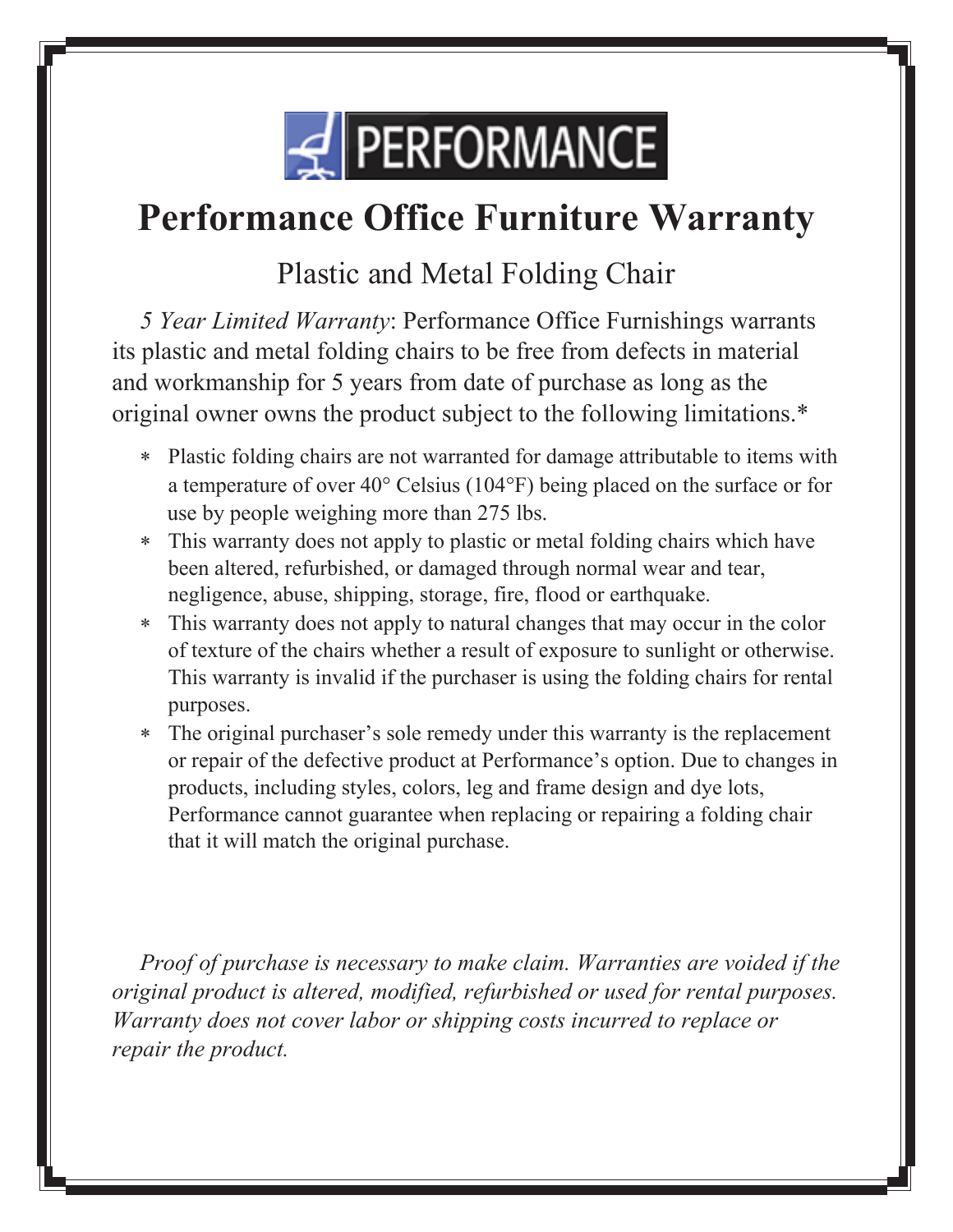

Seating

(excluding Plastic and Metal Folding Chairs)

*Limited Lifetime Warranty:* Performance Office Furnishings warrants its seating to be free from defects in material and workmanship for as long as the original owner owns the product subject to the following limitations.\*

- Swivel tilt mechanism, bases, casters, pneumatic cylinders, wood and plastic components are warranted for 10 years, upholstery material, including fabric, is warranted for 3 years. This warranty is limited to the original purchaser for normal commercial usage. Normal commercial usage is defined as a standard 40-hour workweek by a person weighing 275 lbs or less.
- This warranty does not apply to seating which has been altered, refurbished or damaged through normal wear and tear, negligence, abuse, shipping, storage, fire, flood or earthquake.
- This warranty does not apply to natural changes that may occur in the color or texture of leather, wood or other materials.
- The original purchaser's sole remedy under this warranty is the replacement or repair of the defective product at Performance's option. Due to changes in products, including styles, colors, leg and frame design and dye lots, Performance cannot guarantee when replacing or repairing a folding chair that it will match the original purchase.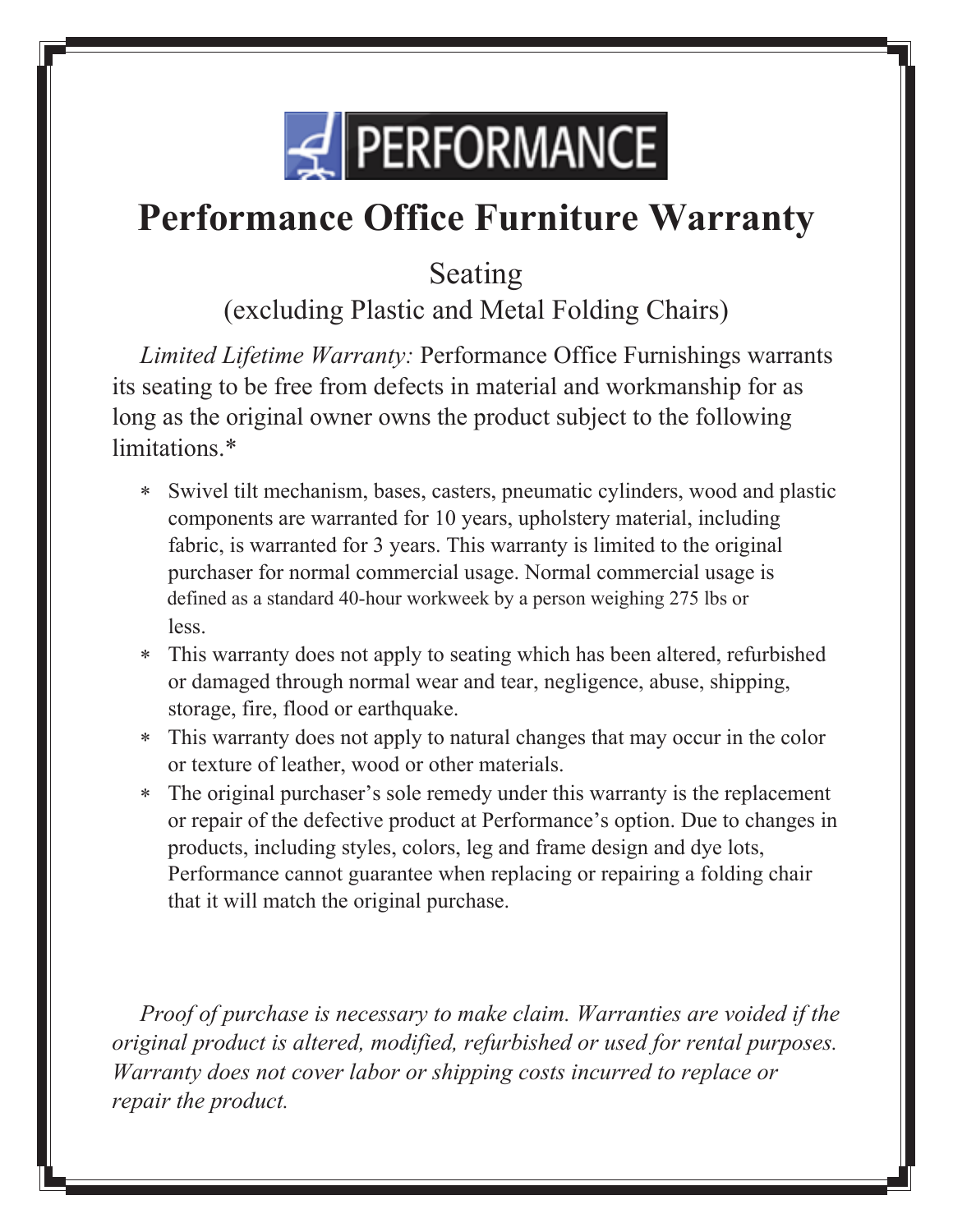

#### PL Laminate Series

*Limited Lifetime Warranty:* Performance Office Furnishings promises to replace or repair any PL Classic, PL Elements, or PL Encore product that is defective in materials or workmanship for as long as the original purchaser owns the product.\*

- Glides, slides, hinges and nonmoving metal parts are only warranted for a period of 10 years.
- This warranty does not apply to any laminate products which must be replaced due to normal wear and tear, negligence, abuse, incorrect installation, freight damage, fire, flood or earthquake.
- The original purchaser's sole remedy under this warranty is the replacement or repair of the defective product at Performance Office Furnishings' option. Due to change in laminate colors and hardware, Performance cannot guarantee that when replacing the product the laminate or hardware will match.